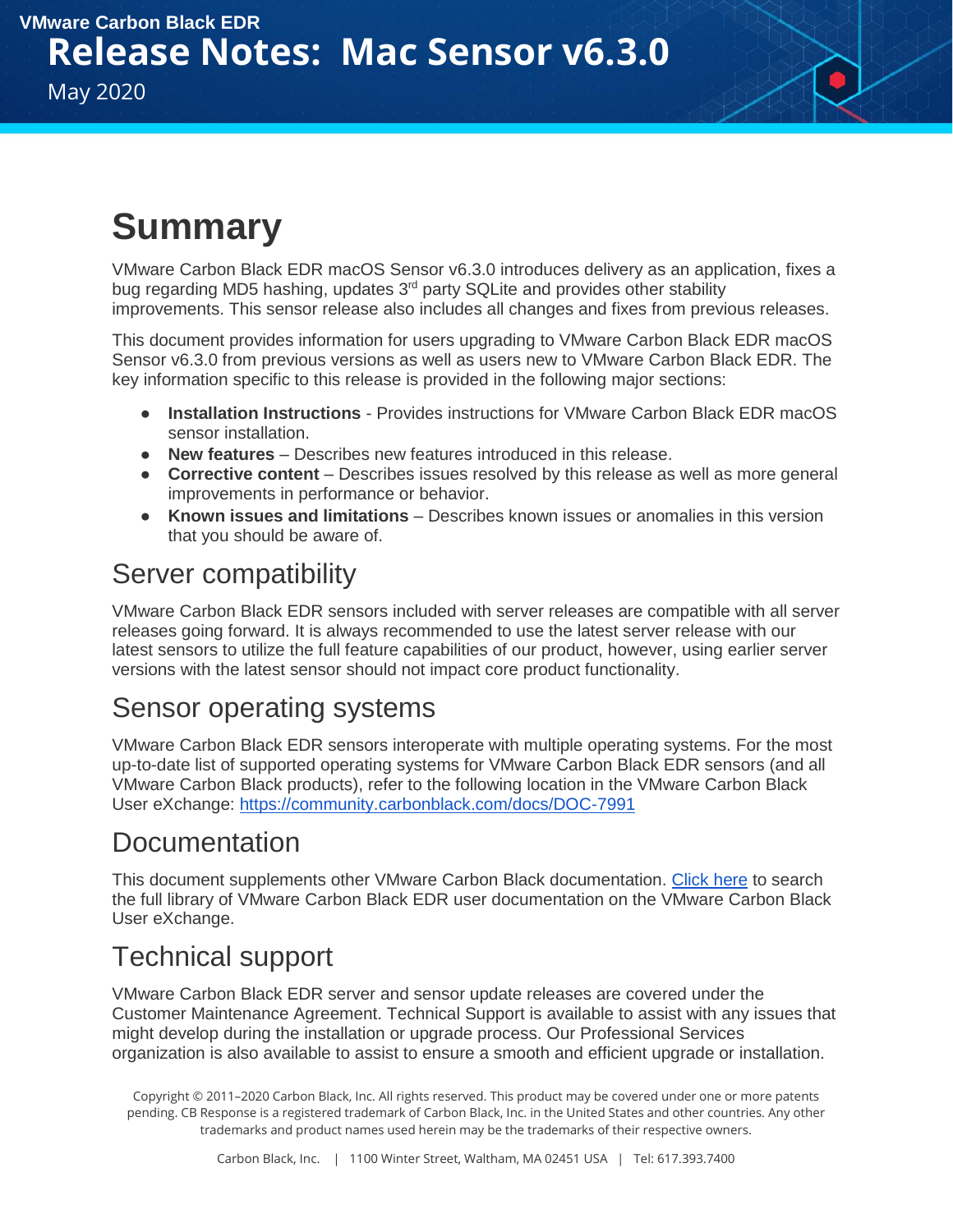**Note:** Before performing an upgrade, VMware Carbon Black recommends reviewing content on the User eXchange for the latest information that supplements the information contained in this document.

# **Installation Instructions**

To install the sensors on to your server, run through the following instructions:

- 1. Ensure your VMW CB EDR YUM repo is set appropriately:
	- a. The VMW CB EDR repository file to modify is */etc/yum.repos.d/CarbonBlack.repo*
	- b. Baseurl  $=$ [https://yum.distro.carbonblack.io/enterprise/stable/\\$releasever/\\$basearch/](https://yum.distro.carbonblack.io/enterprise/stable/$releasever/$basearch/)
- 2. On the VMW CB EDR server, clear the YUM cache by running the following command:
	- *a. yum clean all*
- 3. After the YUM cache has been cleared, download the sensor install package by running the following command:
	- *a.* Run *yum install --downloadonly --downloaddir=<package local download directory> <package>*
		- i. **Note:** The *<package local download directory>* is a directory of your choice
		- *ii.* **Note:** *<package>* is replaced by *cb-osx-sensor*
- 4. Install the new sensor package on the VMW CB EDR server by running the command:
	- *a. rpm -i --force <package>*
- 5. Make the new installation package available in the server console UI by running the command:
	- *a. /usr/share/cb/cbcheck sensor-builds --update*
		- *i.* **Note:** If your groups have *Automatic Update* enabled, the sensors in that group will start to automatically update.

Your new sensor versions should now be available via the console. For any issues, please contact VMware Carbon Black Technical Support.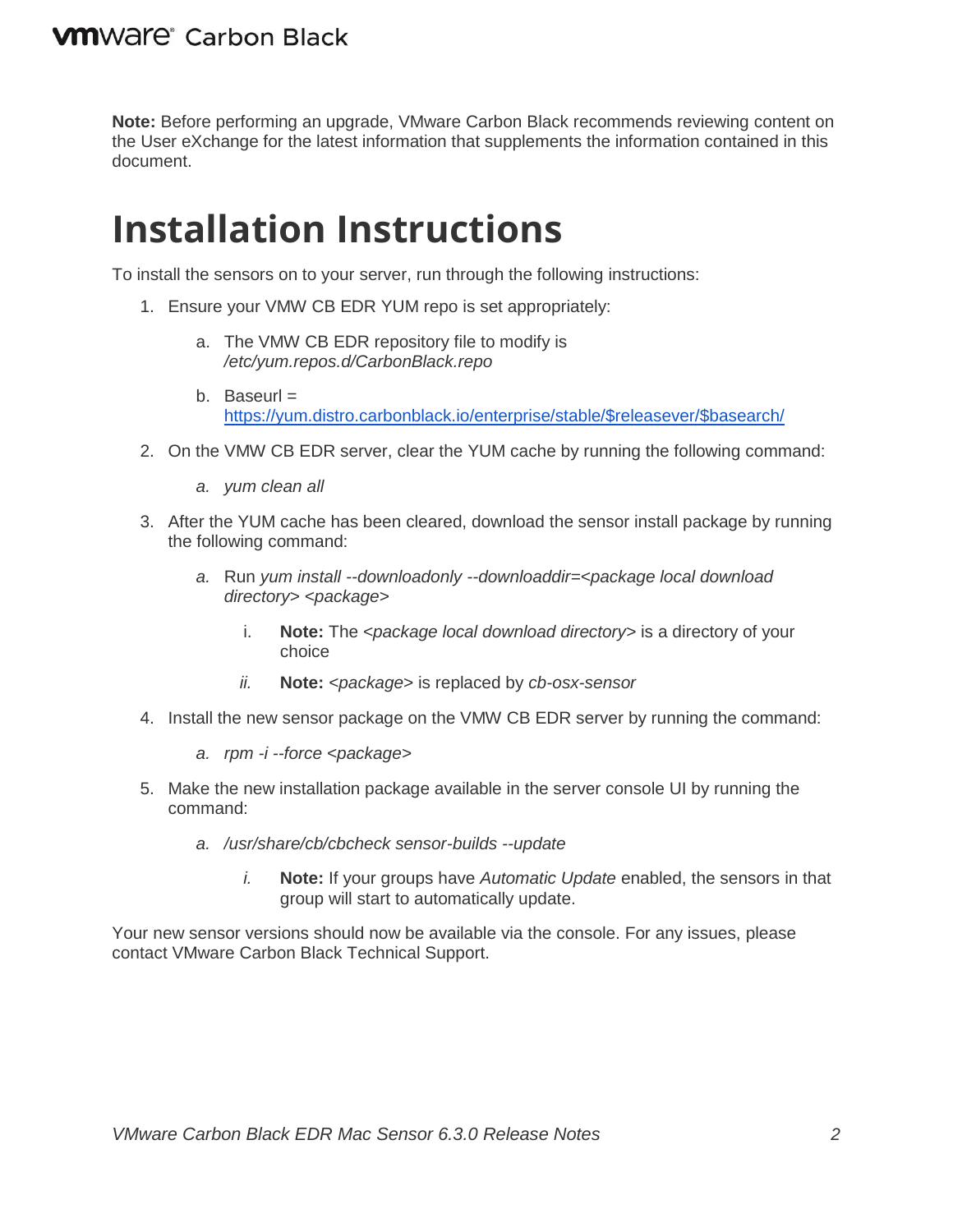## **New Features**

● **Sensor delivery as an application** – The macOS sensor will be delivered as an application (bundle) starting with v6.3.0 and will be stored in the applications directory. While kernel extensions will still be used in  $v6.3.0$ , delivery as a bundle application is required to run system extensions in future sensor releases. [CB-28759]

### **Corrective Content**

This release provides the following corrective content changes:

● Fixed bug with MD5 hashing related to race conditions when calling *mmap* function. [CB-17695]

# **Known Issues and Limitations**

Known issues associated with this version of the sensor are included below:

• This release has an updated path directory and daemon. Host checks (where applicable) will need to be updated to reflect this. The new installation path is /Applications/VMware Carbon Black EDR.app/. More information is available at the UeX post [here.](https://community.carbonblack.com/t5/Knowledge-Base/CB-Response-Which-Sensor-directories-need-exclusion-from-3rd/ta-p/62178)

Additionally, our daemon was renamed to /Applications/VMware Carbon Black EDR.app/Contents/MacOS/CbOsxSensorService.

- After downgrading from a 6.3.x sensor version to a 6.2.x sensor version, the application icon remains in the */Applications* directory and is visible to the user. Clicking the icon produces no action. The icon can be deleted manually with no ill-effects. See our Knowledge Base [here](https://community.carbonblack.com/t5/Knowledge-Base/CB-EDR-Mac-Sensor-Downgrade-Leaves-Icon-in-Applications/ta-p/89628) for more information.
- Downgrading from v6.3.0 on an endpoint with a version of macOS 10.13+ installed will require a reboot on the downgraded endpoint due to OS requirement changes with kext approval introduced in macOS 10.13 High Sierra. More information is available at the UeX post [here.](https://community.carbonblack.com/t5/Documentation-Downloads/macOS-10-13-4-Kext-Approval-Changes/ta-p/41490)
- Downgrading manually from  $\sqrt{6.2.7}$  to  $\sqrt{6.2.6}$  and previous sensor versions will require a reinstallation due to changes in the way the sensor database is accessed. More information can be found at the UeX post [here.](https://community.carbonblack.com/t5/CB-Response-Discussions/Mac-Response-Manually-Downgrading-from-6-2-7-osx-Sensor/m-p/84574#M4343) [CB-28154]
- The Original Filename and Product Name for the CommCenter binary on MacOS is not being properly captured in the Server UI. [CB-17611]
- If you disable path exclusions in *cb.conf* you must reboot the system to update the previous path exclusion settings preserved in cache. [CB-14660]
- The Mac Response sensor does not store Live Response activity in the *sensor.log* file by default. Users can monitor Live Response activity using the *live-response.log* found under */var/log/cb/audit* on the Response server. Additionally, users can enable more verbose logging of the *sensor.log* file to capture Live Response activity on the Mac endpoint. **Please note**, enabling verbose logging may quickly consume the specified

*VMware Carbon Black EDR Mac Sensor 6.3.0 Release Notes 3*